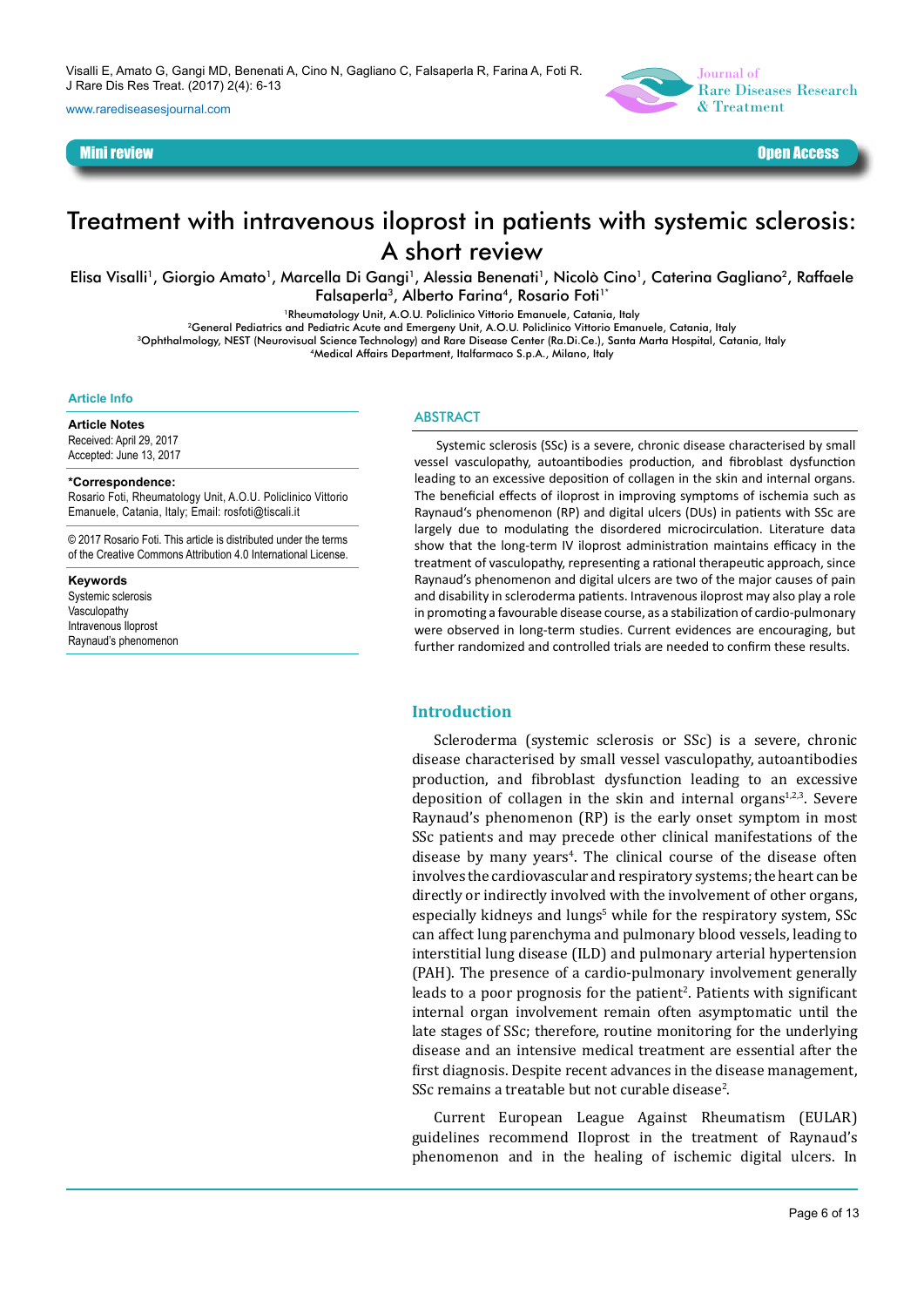particular, intravenous iloprost reduces the frequency and severity of SSc-RP attacks and should be considered for severe SSc-RP and should also be used for the treatment of milder SSc-RP attacks when oral therapy have failed<sup>6</sup>. It should also be considered that treatment with iloprost may offer greater efficacy than calcium antagonists $7,8$ . Despite EULAR's recommendations, the correct therapeutic approach is still debated and large differences occur between centres administering such treatment, with implications on clinical practice and health of patients.

# **Iloprost**

Iloprost is a stable prostacyclin presenting vasodilating, anti-platelet, cytoprotective and immuno-modulating properties, with long-lasting effects at the level of cutaneous microcirculation $8,9,10$ . The synthetic prostacyclin analogue iloprost closely mimics the whole range of endogenous prostacyclin's physiological effects (figure 1), and is therefore ideally suited for the treatment of micro and macrocirculatory diseases, including disorders in the pulmonary vascular bed, basically determined by an imbalance between prostacyclin with its vasodilatory and anti-platelet effects and thromboxane which acts as a vasoconstrictor and platelet activator. Endogenous prostacyclin assumes a key role in the finely tuned interaction between platelets, leucocytes and endothelium, especially at the level of the microcirculation acting as a vascular repair and protection factor $11,12,13$ .

Tissue ischemia beyond the often long standing arterial stenosis or resulting from vasospastic attacks, may be barely adequate to support nutrition in normal circumstances but when intercurrent infection or minor injury is superimposed, the microcirculation breaks down leading to pain, ulceration or gangrene. The low perfusion pressure and decreased microcirculatory blood flow precipitate cellular and biochemical changes, which however can be reversible. The typical changes in severely ischemic areas are an uneven distribution of the nutritive capillary blood flow associated with capillary plugging. The key players are the platelets, white cells and the endothelium. It has been suggested that the low perfusion pressure in the severely ischemic microcirculation causes unbalanced activation of these components. The endothelial damage/disturbance promotes vasoconstriction via release of endotheliumderived constricting factor, endothelin, thromboxane A2, and serotonin, leukocyte adhesion, platelet adhesion and subsequent release of e.g. mitogens, and impairment of the fibrinolytic balance with inappropriate release of tissuetype plasminogen activator and its plasminogen activator inhibitor. Inflammatory factors are involved in these processes to a varying extent (Figure 2).

The overall effect is to cause occlusion of much of the microcirculation by platelet, white cell, fibrin or thrombotic plugs. Disordered vasomotion increases further the maldistribution of blood flow in the microcirculation. Correction of this imbalance is the

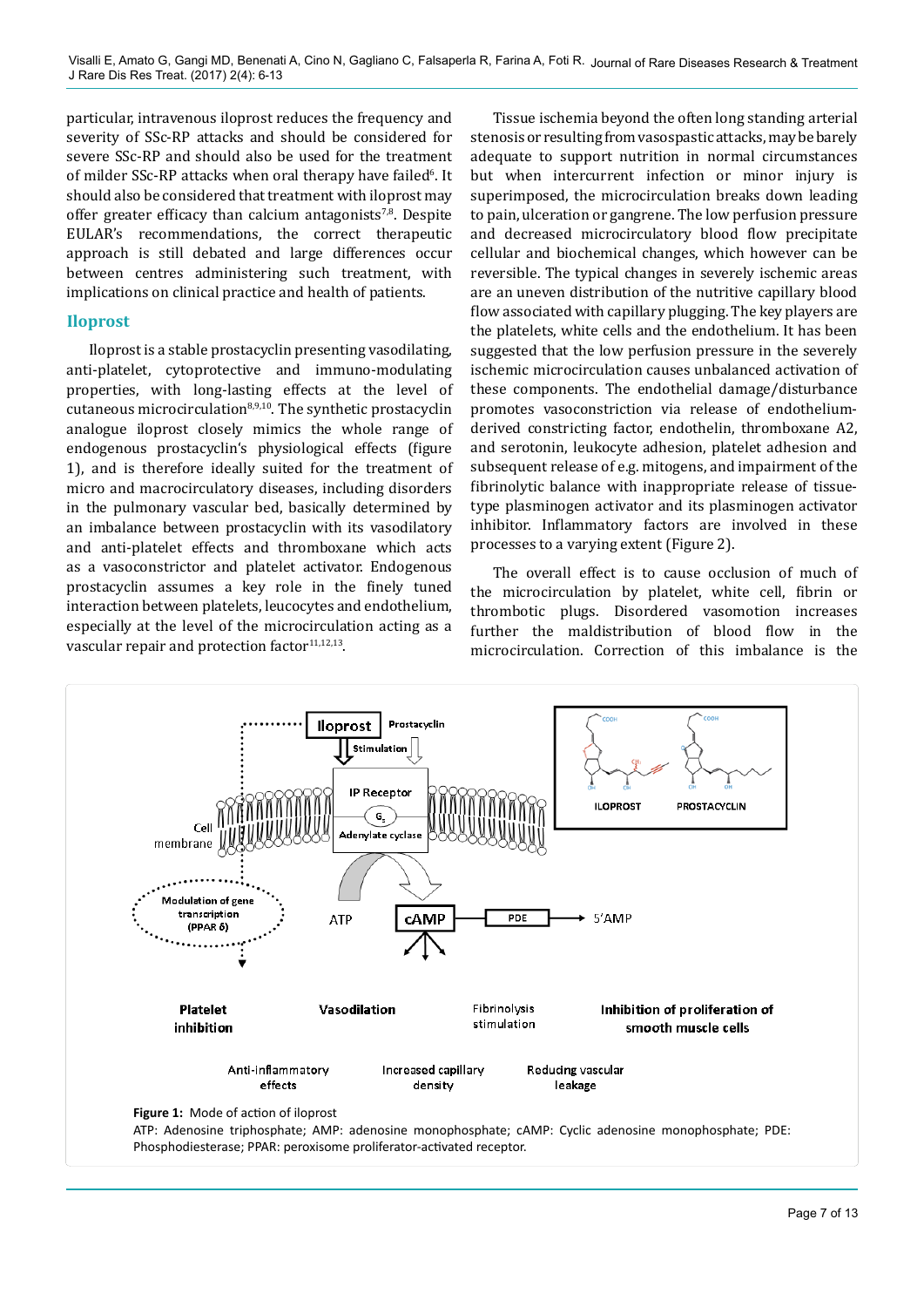



therapeutic approach for the administration of iloprost. The beneficial effects of iloprost in improving symptoms of ischemia such as Raynaud's phenomenon and digital ulcers in patients with SSc are largely due to modulating the disordered microcirculation. Iloprost restores the disturbed microcirculation by inducing vasodilatation, inhibiting platelet activation, repairing and protecting the endothelium, activating the endogenous fibrinolysis and by correcting cytokine network imbalances (Figure 3). The effects of iloprost are mediated by its binding to specific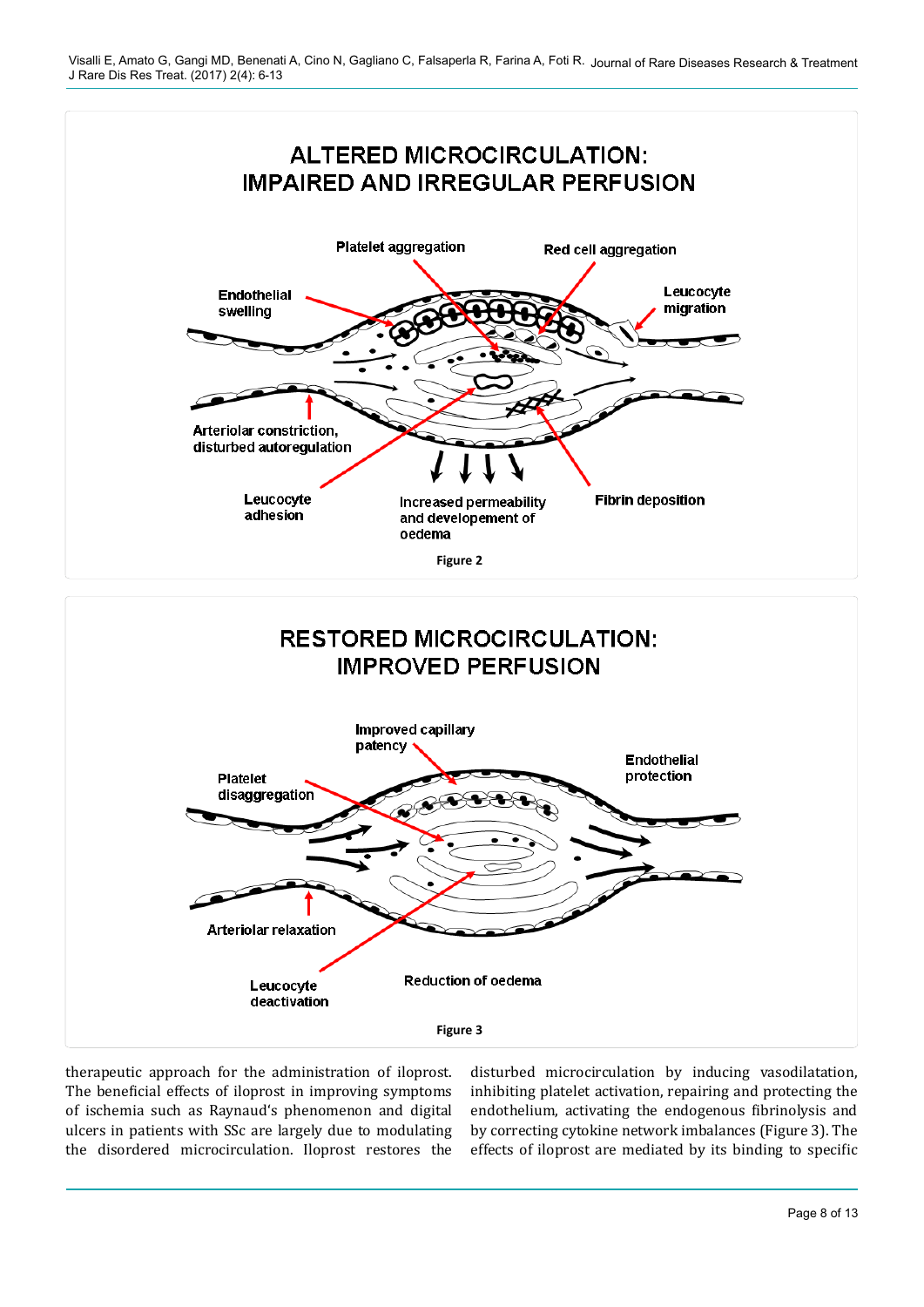prostaglandin I2 (PGI2) receptors and by a subsequent increase in cellular cyclic adenosine monophosphate (cAMP). More recently described, also peroxisome proliferator-activated receptor delta (PPARδ) activation plays a role in controlling the cell fate, i.e. apoptosis $14,15$ .

# **Clinical data on the use of iloprost in SSc**

Clinical data from the literature show an improvement in the frequency, duration and intensity of ischemic episodes for up to at least 6 weeks after a short (3 to 5 days) course of intravenous iloprost. Improved healing of active digital ulcers was also reported. Table 1 summarizes the main studies reported in the literature on the use of iloprost in patients with SSc. The long-term studies show the maintenance of efficacy on the vascular symptoms over time. This is an important therapeutic goal since iloprost administration aims to correct vasculopathy and restore the function of microcirculation, which are key factors in the disease. Long-term treatment of vasculopathy may therefore represent a rational therapeutic approach: it has an impact on the quality of patient's life - since RP and DUs are two of the major causes of pain and disability in these patients - and may potentially have a favorable impact on the evolution of the disease. In fact, a low incidence of severe vascular complications, such as pulmonary arterial hypertension, or a stabilization of cardiopulmonary parameters was observed in long-term studies<sup>7,8,25,26</sup>.

Recently, at the Rheumatology Unit of Policlinico Vittorio Emanuele, Catania, Italy, the disease progression, specifically in terms of cardiopulmonary function, was

| Study                            | Design     | <b>Patients</b> | Infusion<br>length | Rate                        | Treatment<br>start | <b>Treatment</b><br>repetition | <b>Main outcome</b>                                                                                                                                                                                                                                                | Follow-<br>up |
|----------------------------------|------------|-----------------|--------------------|-----------------------------|--------------------|--------------------------------|--------------------------------------------------------------------------------------------------------------------------------------------------------------------------------------------------------------------------------------------------------------------|---------------|
| Yardumian,<br>198816             | RCT        | 12              | 5h                 | $1.0 - 3.0$<br>ng/kg/min    | 3 days             |                                | Improvement of RP symptomatology<br>Digital and nail bed flow increased                                                                                                                                                                                            | 6 weeks       |
| McHugh,<br>198817                | <b>RCT</b> | 29              | 3-6h               | $0.5 - 2.0$<br>ng/kg/min    | 3 days             |                                | Reduction in number and severity of RP-<br>attacks compared with placebo;                                                                                                                                                                                          | 6 weeks       |
| Rademaker,<br>19897              | <b>RCT</b> | 23              | 8h                 | $0.5 - 2.0$<br>ng/kg/min    | 3 days             | $1$ day $/ 8$<br>weeks         | Reduction in the number, duration and<br>severity of attacks of RP;                                                                                                                                                                                                | 4 months      |
|                                  |            |                 |                    |                             |                    |                                | Reduction in mean number of DUs;<br>increase in hand temperature and digital and<br>microcirculatory blood flow                                                                                                                                                    |               |
| Constans,<br>199118              | RCT        | 12              | 6h                 | $0.5 - 2.0$<br>ng/kg/min    | $11±7$ days        | ÷,                             | No substantial increase in Transcutaneous<br>pO2;<br>Clinical improvement                                                                                                                                                                                          | $11±7$ days   |
|                                  | <b>RCT</b> | 55              | 6h                 | $0.5$ or $2.0$<br>ng/kg/min | 3 days             |                                | Reduction in frequency,                                                                                                                                                                                                                                            | 8 weeks       |
| Torley, 1991 <sup>19</sup>       |            |                 |                    |                             |                    |                                | duration, and severity of attacks of RP,                                                                                                                                                                                                                           |               |
|                                  |            |                 |                    |                             |                    |                                | Ulcer healing in 44% (High dose) and 39% (Low<br>dose) of patients                                                                                                                                                                                                 |               |
| Kyle, 1992 <sup>20</sup>         | <b>RCT</b> | 13              | 6h                 | $0.5 - 2.0$<br>ng/kg/min    | 3 days             | ä,                             | Reduction in frequency of Raynaud's attacks                                                                                                                                                                                                                        | 6 weeks       |
| Wigley,<br>1992 <sup>21</sup>    | <b>RCT</b> | 35              | 6h                 | $0.5 - 2.0$<br>ng/kg/min    | 5 days             |                                | Complete healing of cutaneous lesions;<br>Reduction of the number, duration and<br>severity of attacks of PR;<br>Decrease in critical ischemic temperature;<br>Improvement in the rate of skin temperature<br>recovery following cold challenge                    | 10 weeks      |
| Wigley,<br>1994 <sup>22</sup>    | <b>RCT</b> | 131             | 6h                 | $0.5 - 2.0$<br>ng/kg/min    | 5 days             |                                | Reduction of mean number of RP attacks;<br>improvement in a global Raynaud severity<br>score;<br>Effective in healing of cutaneous lesions                                                                                                                         | 9 weeks       |
| Zachariae,<br>1996 <sup>23</sup> | O          | 12              | 6h                 | $0.5 - 2.0$<br>ng/kg/min    | $8-13$ days        |                                | 2 patients with RP noted a temporary<br>improvement lasting several weeks;<br>Imminent gangrene was arrested and followed<br>by total healing;<br>All ischemic ulcers healed in 4 of 6 patients,<br>while the remaining 2 patients experienced<br>partial healing. | 13 days       |

**Table 1.** *Summary of the main clinical studies*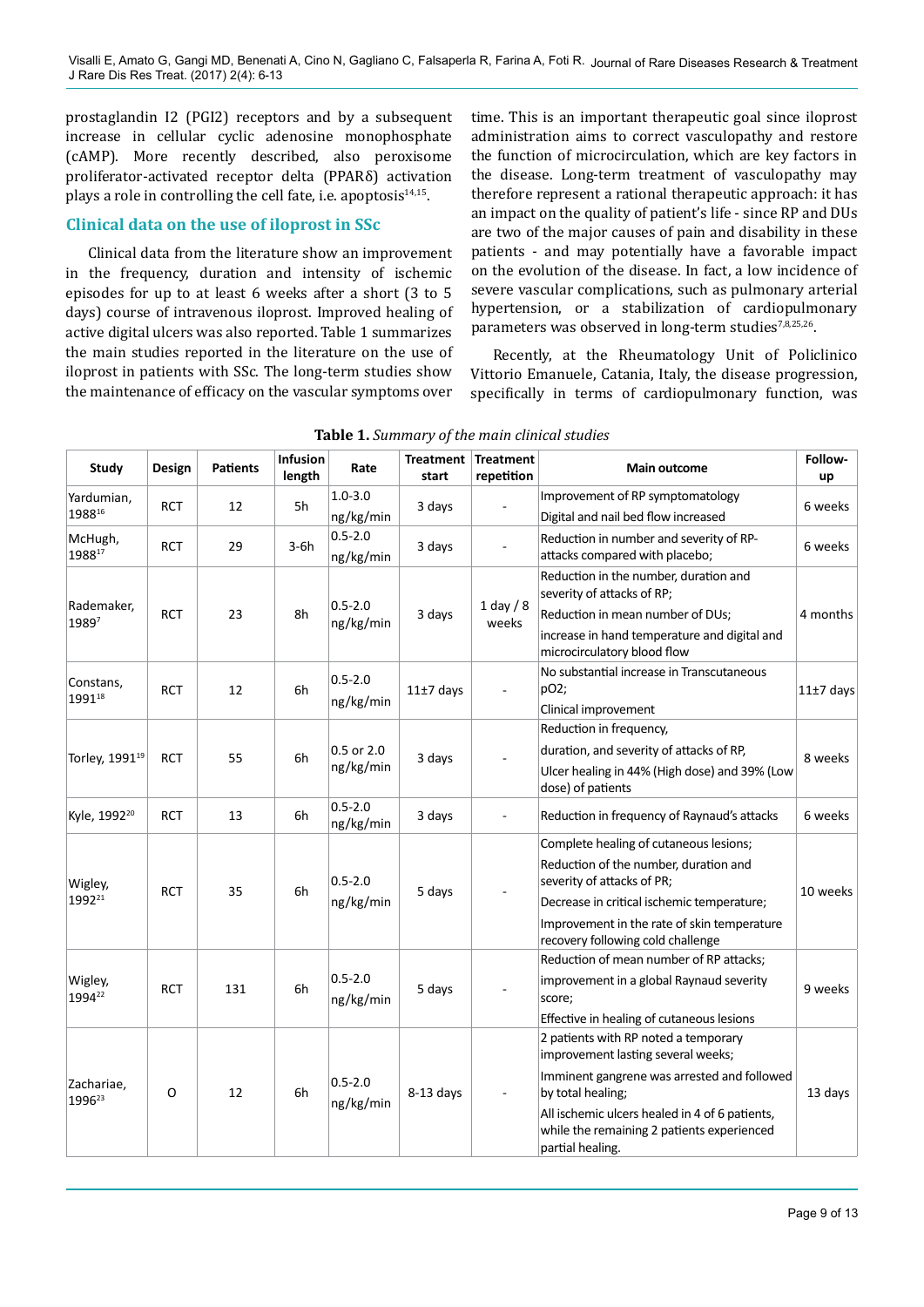| Biasi, 1998 <sup>24</sup>          | O          | 20  | 6h | $0.5 - 2.0$<br>ng/kg/min |         | 5 days $/3$<br>Months                                       | Decrease in scleroderma skin lesion score;<br>Ischemic lesion improvement<br>No difference in VAS and DLCO                                                                                                                                    | 1 year       |
|------------------------------------|------------|-----|----|--------------------------|---------|-------------------------------------------------------------|-----------------------------------------------------------------------------------------------------------------------------------------------------------------------------------------------------------------------------------------------|--------------|
| Filaci, 1999 <sup>25</sup>         | RCT        | 20  | 6h | 1.0<br>ng/kg/min         |         | 5 days $/$<br>Month                                         | Improvement of skin, microvascular and<br>esophageal morphological and functional<br>parameters;<br>Reduction of IL-6 serum concentration                                                                                                     | 1 year       |
| Scorza, 2001 <sup>8</sup>          | <b>RCT</b> | 46  | 8h | $0.5 - 2.0$<br>ng/kg/min | 5 days  | $1$ day / 6<br>weeks                                        | Reduction of skin score;<br>DLCO remained stable                                                                                                                                                                                              | 1 year       |
| Bettoni,<br>2002 <sup>26</sup>     | O          | 30  | 6h | $0.5 - 2.0$<br>ng/kg/min | 5 days  | $1$ day / 3<br>weeks                                        | Complete healing of digital ulcers in 90% of<br>patients;<br>Decrease of the RP-VAS and of Rodnan skin<br>thickness score;<br>DLCO/VA decreased from 71% to 62%                                                                               | 3 years      |
| Milio, 2006 <sup>27</sup>          | RCT        | 60  | 6h | $0.5 - 2.0$<br>ng/kg/min |         | Group A:<br>10 days / 3<br>months<br>Group B1:<br>$1$ day / | Reduction in the number, duration and<br>severity of attacks of RP;                                                                                                                                                                           | 18<br>months |
|                                    |            |     |    |                          |         | month<br>Group B:<br>20 days / 6<br>months                  | Improvement of Quality of Life                                                                                                                                                                                                                |              |
| Caramaschi,<br>2006 <sup>28</sup>  | O          | 81  | 6h | $0.5 - 2.0$<br>ng/kg/min |         | $1$ day $/$<br>$5$ days / 3                                 | None of patients developed severe isolated<br>Month, or pulmonary hypertension;<br>None of patients developed scleroderma renal                                                                                                               | 1-3 years    |
| <b>Balbir</b><br>Gurman,<br>200729 | O          | 12  | 8h | $0.5 - 2.0$<br>ng/kg/min | 5 days  | Months                                                      | crisis.<br>Reduction of malondialdehyde levels<br>Increase in Catalase and Superoxide dismutase<br>levels                                                                                                                                     | 5 days       |
| Airò, 2007 <sup>30</sup>           | O          | 112 | 6h | $0.5 - 2.0$<br>ng/kg/min | 5 days  | $1$ day / 3<br>weeks                                        | Decrease in the Raynaud's phenomenon<br>VAS and Rodnan skin thickness score<br>compared to the pre-treatment point;<br>No significant difference with regard to<br>changes in lung function tests over time<br>compared with a control group; | 4 years      |
| Scarsi, 2008 <sup>31</sup>         | O          | 59  | 6h | $0.5 - 2.0$<br>ng/kg/min | 5 days  | $1$ day / 3<br>weeks                                        | Improvement of RP symptomatology<br>Reduction in mean number of DUs;<br>Decrease of the modified Rodnan Skin<br>thickness score                                                                                                               | 4 years      |
| Kawald,<br>200832                  | RCT        | 50  | 6h | $0.5 - 2.0$<br>ng/kg/min | 21 days | 21 days<br>once or<br>twice a<br>year                       | Reduction in the number, duration and<br>severity of attacks of RP;<br>DLCO and FVC remained stable                                                                                                                                           | 2 years      |
| Caramaschi,<br>200933              | O          | 85  | 6h | $0.5 - 2.0$<br>ng/kg/min |         | 1 day $/$<br>Month, or<br>5 days $/$ 3<br>Months            | Delay in beginning iloprost therapy (>18<br>months from the SSc onset) is a potential<br>modifiable risk factor associated with ischemic<br>DUs OR= 5.70 (95% CI 1.96-16.59)                                                                  | 7 years      |
| Bali, 2011 <sup>34</sup>           | <b>RCT</b> | 17  | 3h | $0.5 - 2.0$<br>ng/kg/min | 5 days  | 5 days $/$<br>Month                                         | No significant reduction in the number,<br>duration and severity of attacks of RP                                                                                                                                                             | 4 months     |
| Caravita,<br>201135                | O          | 14  | 6h | $0.5 - 2.0$<br>ng/kg/min |         | 5 days $/ 6$<br>weeks                                       | Pulmonary Arterial Systolic Pressure (PASP)<br>significantly decreased;<br>6 Minute-Walk Distance (6MWD) increased;<br>PASP resulted significantly correlated with<br>N-terminal pro b-type natriuretic peptide (NT-<br>proBNP)               | 8 months     |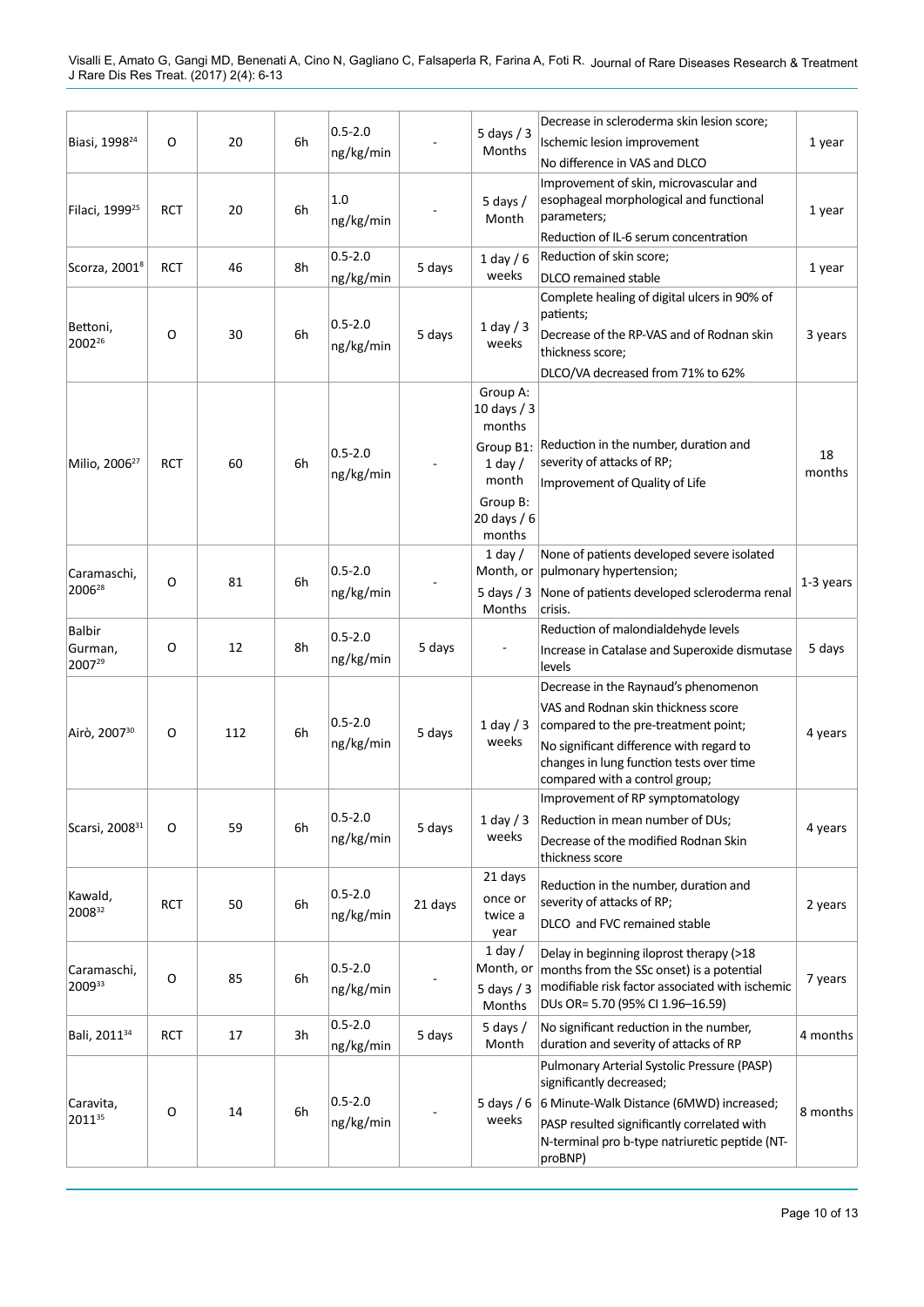| Casigliani<br>Rabl, l 2012 <sup>36</sup> | O        | 73  |     | $1.0 - 1.5$<br>ng/kg/min |            | $1$ day / 3<br>Months                             | Complete healing of DU in 25/28 patients;<br>Improvement of RP symptomatology                                                                                                                                                       | 1-8 years          |
|------------------------------------------|----------|-----|-----|--------------------------|------------|---------------------------------------------------|-------------------------------------------------------------------------------------------------------------------------------------------------------------------------------------------------------------------------------------|--------------------|
| Caramaschi,<br>201237                    | $\circ$  | 115 | 6h  | $0.5 - 2.0$<br>ng/kg/min |            | $1$ day $/$<br>Month, or<br>5 days $/3$<br>Months | Low incidence of digital gangrene requiring<br>amputation;                                                                                                                                                                          | 8 years            |
| Auriemma,<br>201338                      | $\circ$  | 28  | 3h  | $0.5 - 2.0$<br>ng/kg/min | $1-3$ days | $1-3$ days /<br>3 Months                          | Improvement of RP symptomatology;<br>IL-23 modulation                                                                                                                                                                               | $12 - 16$<br>weeks |
| De Cata,<br>201639                       | O        | 34  | 6h  | $0.5 - 2.0$<br>ng/kg/min | 1 day      | 1 day $/$<br>Month                                | Complete healing of DUs in 49,3% of patients;<br>Partial healing of DUs in 26,1% of patients;<br>24,6% did not respond                                                                                                              | 6 months           |
| Trombetta,<br>201640                     | $\Omega$ | 30  | 24h | $0.5 - 2.0$<br>ng/kg/min |            | $5$ days / 3<br>Months                            | Iloprost + bosentan<br>Increase in fingertip blood perfusion and in<br>absolute nail fold capillary number /mm<br>Reduction (80%) in the incidence of new DU.<br>DLCO and sPAP did not worsen                                       | 4 years            |
| Colaci,<br>201641                        | $\circ$  | 50  | 6h  | $0.8 - 1.0$<br>ng/kg/min |            | $1-3$ days /<br>Month                             | Reduction in mean number of DUs;<br>71% of DUs improved during the follow-up                                                                                                                                                        | 10 years           |
| Foti, 2016 <sup>42</sup>                 | O        | 68  | 6h  | $0.5 - 2.0$<br>ng/kg/min |            | 5-6 days $/$<br>Month                             | Reduction in the occurrence of DUs;<br>None of the free-DUs patients at baseline<br>presented DUs at the end of follow-up;<br>Improvement in tricuspid annular plane<br>systolic excursion, sPAP, and brain natriuretic<br>peptide. | 7 years            |
| Cestelli,<br>201743                      | O        | 95  |     | $2.0$ ng/kg/<br>min      | 1 month    | $1$ day /<br>Month                                | Reduction of the number of giant capillaries;<br>increase of ramified capillaries in iloprost +<br>bosentan group                                                                                                                   | 1 year             |

Abbreviations: RCT: randomized clinical trial, O: observational study, SSc: systemic sclerosis, RP: Raynaud's phenomenon, DUs: digital ulcers, VAS: visual analogue scale, DLCO: diffusing capacity of the lung for carbon monoxide, VA: alveolar volume, FVC: forced vital capacity, OR: odds ratio, sPAP: systolic pulmonary artery pressure.

evaluated in a group of 68 consecutive SSc patients treated with iloprost with a schedule of 5–6 consecutive daily infusions per month (6 h/day, 0.5–2.0 ng/kg/min), during a 7 years follow-up<sup>41</sup>.

Data show a stabilization of the cardiopulmonary disease, in particular in a very long-term follow-up and this results are first supported by NYHA class non-progression and a significant reduction of systolic pulmonary arterial pressure (sPAP), brain natriuretic peptide levels (BNP) and improvement of tricuspid annular plane systolic excursion (TAPSE) values in study population. In particular, a significant sPAP reduction was observed in the subgroup of patients with baseline sPAP ≥36 mmHg and after an average long-term follow-up. The EUSTAR working group recently showed the importance of sPAP considering that baseline values ≥36 mmHg were significantly associated with an increased risk of death up to 3-year follow-up<sup>44</sup> while BNP levels is an important diagnostic marker of early pulmonary artery hypertension and TAPSE is important for assessing disease severity, stability, and prognosis in PAH patients, with a cut-off value >  20 mm indicating a satisfactory patient status<sup>45,46</sup>. It was also observed a

stabilization of interstitial lung disease markers, such as Diffusing capacity of the Lung for Carbon Monoxide (DLCO), Forced Vital Capacity (FVC), Alveolar Volume (VA), and DLCO/VA and favourable effect on skin involvement with a significant change of Rodnan skin score value. Finally, the long-term effectiveness of the therapy was confirmed since a significant reduction in the prevalence of digital ulcers was observed.

Concerning the safety profile, data from the literature show a satisfactory tolerability of the drug both in the short and long-term studies, the most common side effects, mainly due to the vasodilating properties of the drug, can be managed with the optimal titration of the individual dose at beginning of treatment.

# **Conclusions**

SSc remains a disease characterized by a poor prognosis due to the occurrence of cardiopulmonary complications and the long-term disease stabilization represents an important therapeutic goal. Intravenous iloprost acts on small vessel vasculopathy, which is one of the key factors of the disease, with proven effectiveness in the treatment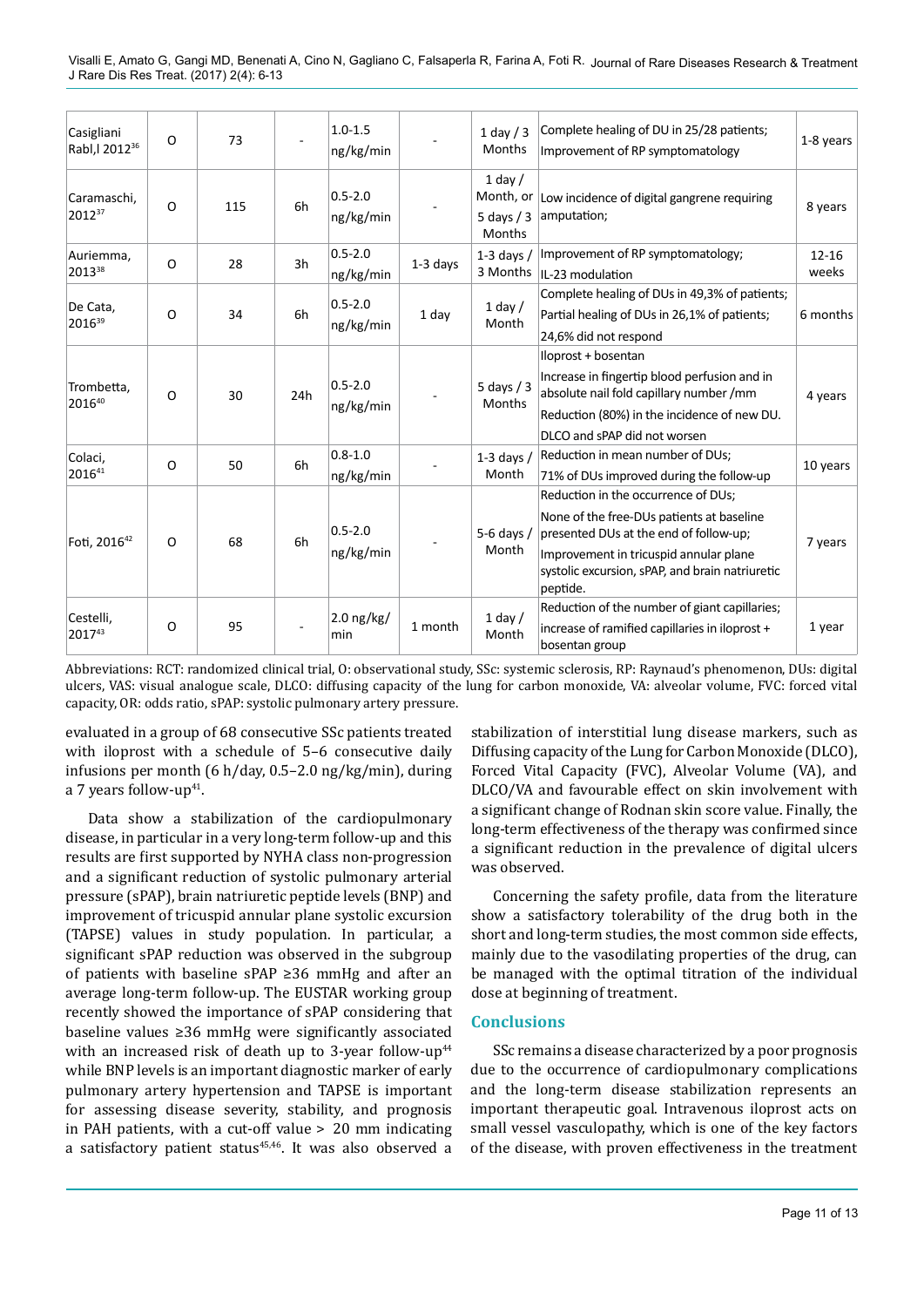of Raynaud's phenomenon and digital ulcers. Data from observational studies suggest that an intensive and chronic regimen of IV iloprost administration may lead to the stabilization of disease in SSc patients but randomized and controlled trials are needed to confirm these promising results.

## **Conflict of Interest**

Alberto Farina is an employee of Italfarmaco S.p.A., the other authors report no conflict of interest.

#### **References**

- 1. Gabrielli A, Avvedimento EV, Krieg T. Scleroderma. N Engl J Med. 2009; 360(19): 1989-2003.
- 2. Hinchcliff M, Varga J. Systemic sclerosis/scleroderma: a treatable multisystem disease. Am Fam Physician. 2008; 78(8): 961-968.
- 3. O'Reilly S, Hügle T, van Laar JM, et al. T cells in systemic sclerosis: A reappraisal. Rheumatology Oxford. 2012; 51: 1540-1549
- 4. Herrick AL. Vascular function in systemic sclerosis. Curr Opin Rheumatol. 2000; 12: 527-533.
- 5. Champion HC. The heart in scleroderma. Rheum Dis Clin North Am. 2008; 34(1): 181-190.
- 6. Kowal-Bielecka O, Franzen J, Avouac J, et al. Update of EULAR recommendations for the treatment of systemic sclerosis. Ann Rheum Dis. 2016; 0: 1–13.
- Rademaker M, Cooke ED, Almond NE, et al. Comparison of intravenous infusions of iloprost and oral nifedipine in treatment of Raynaud's phenomenon in patients with systemic sclerosis: a double blind randomised study. Br Med J. 1989; 298: 561-564.
- 8. Scorza R, Caronni M, Mascagni B, et al. Effects of long-term cyclic iloprost therapy in systemic sclerosis with Raynaud's phenomenon. A randomized, controlled study. Clin Exp Rheumatol. 2001; 19: 503- 508.
- 9. Della Bella S, Molteni M, Compasso S, et al. Differential effects of cyclo-oxygenase pathway metabolites on cytokine production by T lymphocytes. Prostaglandins Leukot Essent Fatty Acids. 1997; 56: 177-184.
- 10. Grant SM, Goa KL. Iloprost. A review of its pharmacodynamic and pharmacokinetic properties, and therapeutic potential in peripheral vascular disease myocardial ischaemia and extracorporeal circulation procedures. Drugs. 1992; 43(6): 889-924.
- 11. Lowe G. Pathophysiology of Critical Leg Ischaemia. Critical Leg Ischaemia – its Pathophysiology and Management. 1990: 17-38.
- 12. Norden C, Heine H. Arteriosklerose und Thrombose. Dtsch Arztebl. 1988; 85(39): A-2692.
- 13. Thiemermann C. Biosynthesis and interaction of endothelium-derived vasoactive mediators. Eicosanoids. 1991; 4(4): 187-202.
- 14. Kawabe J, Ushikubi F, Hasabe N. Prostacyclin in Vascular Diseases-Recent Insights and Future Perspectives. Circ J. 2010; 74(5): 836 – 843.
- 15. Hatae T, Wada M, Yokoyama C, et al. Prostacyclin-dependent Apoptosis Mediated by PPARδ. J Biol Chem. 2001; 276(49): 46260-46267.
- 16. Yardumian DA, Isenberg DA, Rustin M, et al. Successful treatment of Raynaud's Syndrome with Iloprost, a chemically stable prostacyclin analogue. Br J Rheumatol. 1988; 27: 220-226.
- 17. McHugh NJ, Csuka M, Watson H, et al. Infusion of Iloprost, a prostacyclin analogue, for treatment of Raynaud's phenomenon in systemic sclerosis. Ann Rheum Dis. 1988; 47(1): 43-47.
- 18. Constans T, Diot E, Lasfargues G. Iloprost for scleroderma. Ann Intern Med. 1991; 114(7): 606.
- 19. Torley HI, Madhok R, Capell HA et al. A double blind, randomised, multicenter comparison of two doses of intravenous iloprost in the treatment of Raynaud's phenomenon secondary to connective tissue diseases. Ann Rheum Dis. 1991; 50: 800-804.
- 20. Kyle MV, Belcher G, Hazelman BL. Placebo controlled study showing therapeutic benefit of iloprost in the treatment of Raynaud's Phenomenon. J Rheumatol. 1992; 19: 1403-1406.
- 21. Wigley FM, Seibold JR, Wise RA, et al. Intravenous iloprost treatment of Raynaud's Phenomenon and ischemic ulcers secondary to Systemic Sclerosis. J Rheumatol. 1992; 19(9): 1407-14.
- 22. Wigley FM, Wise RA, Seibold JR, et al. Intravenous iloprost infusion in patients with Raynaud phenomenon secondary to systemic sclerosis a multicenter placebo-controlled double-blind study. Ann Intern Med. 1994; 120(3): 199-206.
- 23. Zachariae H, Halkier-Sørensen L, Bjerring P, et al. Treatment of ischaemic digital ulcers and prevention of gangrene with intravenous iloprost in systemic sclerosis. Acta Derm Venereol. 1996; 76(3): 236- 238.
- 24. Biasi D, A Carletto, P Caramaschi, et al. Iloprost as cyclic five-day infusions in the treatment of scleroderma. An open pilot study in 20 patients treated for one year. Rev Rhum Engl Ed. 1998; 65: 745-750.
- 25. Filaci G, Cutolo M, Scudeletti M, et al. Cyclosporin A and iloprost treatment of systemic sclerosis: clinical results and interleukin-6 serum changes after 12 months of therapy. Rheumatology. 1999; 38: 992-996.
- 26. Bettoni L, Geri A, Airò P, et al. Systemic Sclerosis Therapy with Iloprost: A Prospective Observational Study of 30 Patients Treated for a Median of 3 Years. Clin Rheumatol. 2002; 21: 244-250.
- 27. Milio G, Corrado E, Genova C, et al. Iloprost treatment in patients with Raynaud's phenomenon secondary to systemic sclerosis and the quality of life: a new therapeutic protocol. Rheumatology Oxford. 2006; 45(8): 999-1004.
- 28. Caramaschi P, Volpe A, Tinazzi I, et al. Does cyclically iloprost infusion prevent severe isolated pulmonary hypertension in systemic sclerosis? Preliminary results. Rheumatol Int. 2006; 27(2): 203–205.
- 29. Balbir Gurman A, Braun Moscovici Y, Livshitz V, et al. Antioxidant status after iloprost treatment in patients with Raynaud's phenomenon secondary to systemic sclerosis. Clin Rheumatol. 2007; 26: 1517- 1521.
- 30. Airò P, Rossi M, Scarsi M, et al. Disease-modifying effects of long-term cyclic iloprost therapy in systemic sclerosis. A retrospective analysis and comparison with a control group. Clin Exp Rheumatol. 2007; 25: 722-727
- 31. Scarsi M, Rossi M, Danieli E, et al. Effetti a lungo termine della terapia ciclica con iloprost nella sclerosi sistemica. Reumatismo. 2008; 60(2): 114-119.
- 32. Kawald A, Burmester GR, Huscher D, et al. Low versus High-dose Iloprost therapy over 21 days in patients with Secondary Raynaud's Phenomenon and Systemic Sclerosis a randomized open single-center study. J Rheumatol. 2008; 35: 1830-1837.
- 33. Caramaschi P, Martinelli M, Volpe A, et al. A score of risk factors associated with ischemic digital ulcers in patients affected by systemic sclerosis treated with iloprost. Clin Rheumatol. 2009; 28(7): 807–813.
- 34. Bali G, Schwantzer G, Aberer F, et al. Discontinuing long-term Iloprost treatment for Raynaud's Phenomenon and systemic sclerosis a singlecenter randomized placebo-controlled double-blind study. Acta Dermatovenerol Alp Pannonica Adriat. 2011; 20(1): 13-21.